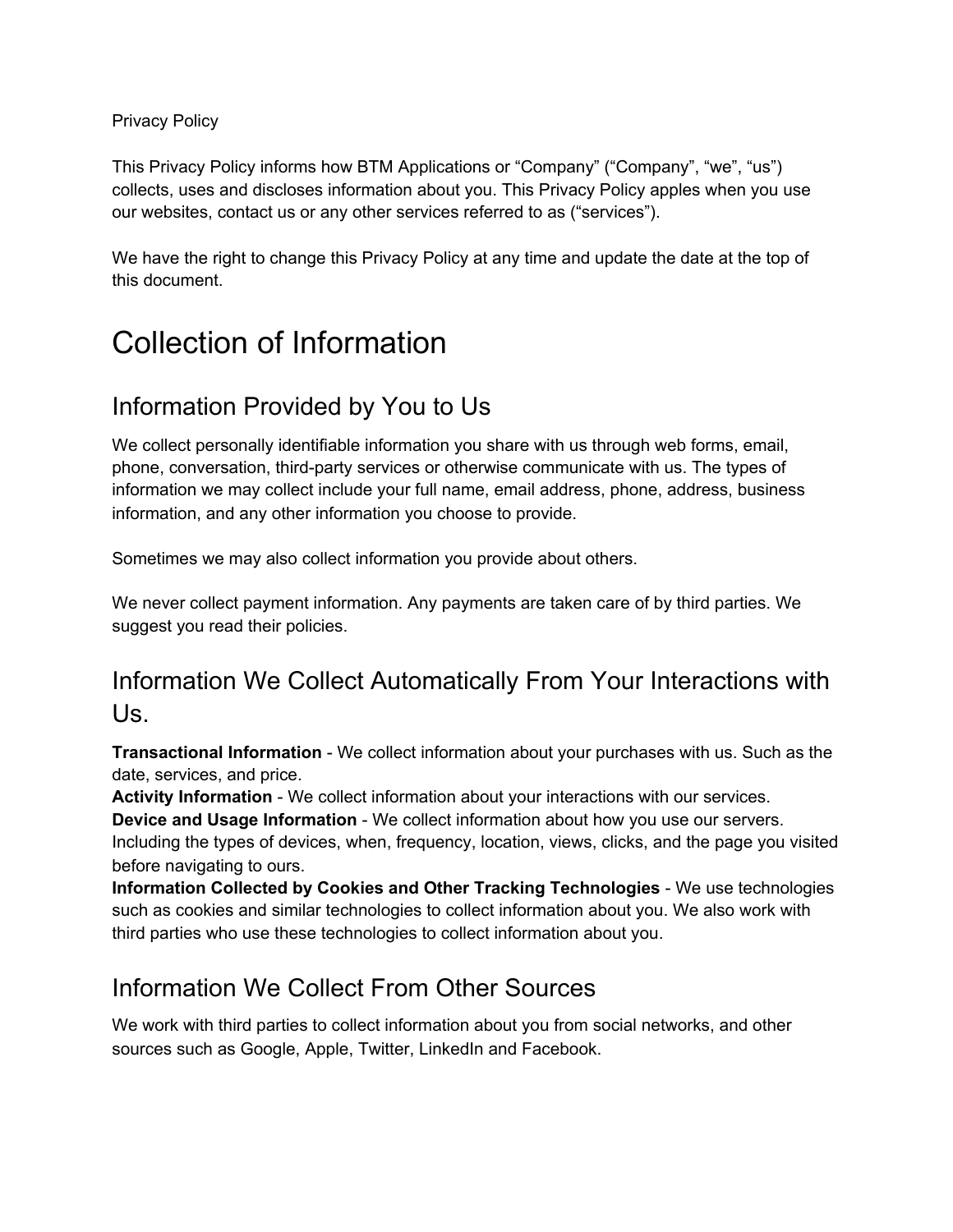#### Information We Create

We may create inferences about you using other information we collect.

### Use of Information

We use Information we collect to provide, maintain, and improve our services.

### Sharing of Information

We share personal information as follows or otherwise described in this Privacy Policy.

**Employees & Contractors** - We share your information internally and with our contractors. **Third Parties** - We share your information with third parties.

# Transfer of Information to the United States and other Countries

BTM Applications is headquartered in the United States and operates in the United States as well as other countries. We store your information using Amazon Web Services, Google, Dropbox and other industry leaders in storage and security.

# Your Choices

**Cookies** - Most browsers auto accept cookies. You may choose to edit your browser settings for cookies. Keep in mind that this may affect the services we provide to you. **Communication** - You can opt out of receiving certain communication by contacting us. Some communications may also include instructions for you to opt out.

# Your California Privacy Rights

The California Consumer Privacy Act known as "CCPA" (Cal. Civ. Code § 1798.100 et seq.) protects California residents rights concerning their personal information.

We collect the following Personal Information: identifiers, commercial information, internet network activity, and inferences. BTM Applications does not sell your information. Subject to certain limitations, you have the right to (1) request to know more about the categories and specific pieces of personal information we collect, use, and disclose about you, (2) request deletion of your personal information, (3) opt out of any sales of your personal information, if we